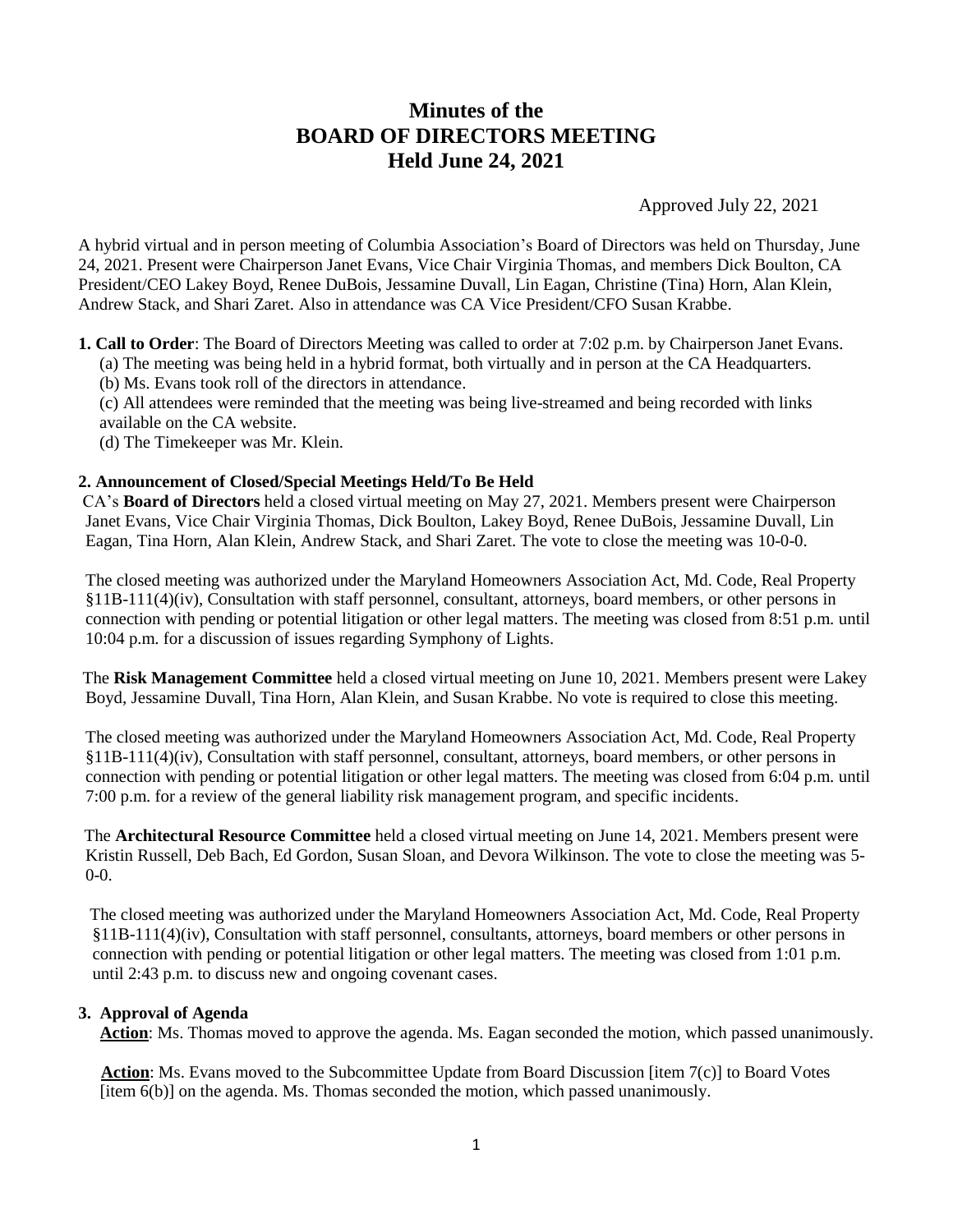## **4. Verbal Resident Speakout** – No residents signed up.

### **5. Consent Agenda**

- (a) Approval of Minutes May 13, 2021 and May 27, 2021 Board Meetings Approved by consent
- (b) Approval of Utility Request BGE Hickory Ridge Approved by consent

#### **6. Board Votes**

(a). Limits on Speaking Time for CA Board Members

**Action**: Ms. Thomas moved to approve Limits on Speaking Time for CA Board Members with an amendment to the third bullet under Work Sessions stating "when the Board agrees to extend the time limit." Ms. Horn seconded the motion, which passed with a vote of 9-1-0.

For: Messrs. Boulton, Klein, and Stack, and Mmes. Duvall, Eagan, Evans, McCord, Thomas, and Zaret Against: Ms. DuBois Abstain: None

(b). Revised Howard County Plan Update Summary – Subcommittee Update

**Action**: Mr. Boulton moved to table the vote on "CA Board of Directors Position Statement on the Howard County General Plan" until July 8, 2021. Ms. Zaret seconded the motion, which was approved by a vote of  $6-4-0.$ 

For: Messrs. Boulton and Klein, and Mmes. Dubois, Eagan, Thomas, and Zaret Against: Mr. Stack and Mmes. Evans, Duvall, and Horn. Abstain: None

#### **7. Board Discussion**

(a) President/CEO FY 2022 Goals and Objectives – Provided verbally and in writing by Ms. Boyd.

(b) Board Priority Review – Ms. Evans stated that additional detail will be coming in addition to the written working draft provided.

## **8. Questions Only**

- (a) Chair's Remarks Ms. Evans provided a written report.
- (b) President's Report Ms. Boyd provided a written report.

Discussion included starting an interactive series/workshops across the Villages regarding covenants, zoning, and design; Village Centers, Commercial Corridors, and Employment Centers; Points of Pride within the report to include challenges; and employment concerns about lifeguards and pool managers.

(c) Report from the CA Representatives to the Inner Arbor Trust Board of Directors – Provided written report.

(d) Tracking Forms –

(i) Board Requests – Ms. Thomas indicated that the Study of CA Advisory Committees goes under Strategic Priority Leadership Development for review in the Fall after Staff's input.

(ii) Resident Requests - Ms. Evans added Joel Hurewitz and his question about the 2/3 voting policy for the Board.

## **9. Reports/Presentations** – None